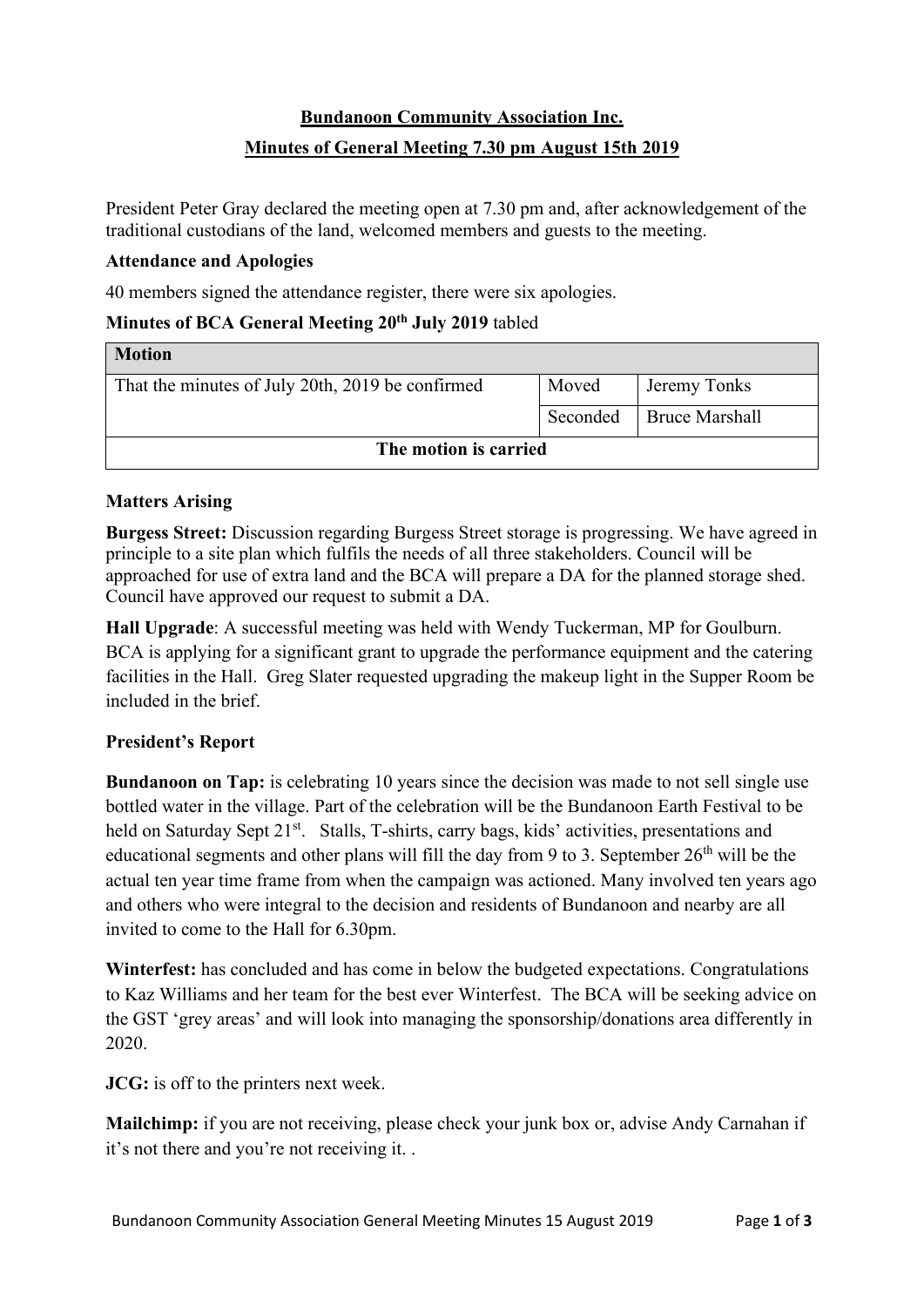**BCA:** We are conscious that many members work extraordinarily hard to ensure the success of the BCA. A detailed review of our systems and procedures is being carried out with a view to simplifying and improving the way we work. We are aware Xero is underused and double handling of data occurs. Changes are already in place to improve this situation. Tony Strong will be co-ordinating the sub-committees to ensure we have a full and better understanding of their needs. Andrea Ward will be compiling a register of important documents, procedures and forms. They will be reviewed, revised if required and provided with a unique registration and revision number. They will be kept in a controlled directory and available to everyone as a controlled document. More documents will be on the website in the future. There are a number on the website currently which Andy Carnahan has managed to date. It was mentioned that hard copies of documents have been placed in the cupboard above the chairs in the Supper Room.

### **Treasurer's Report**

The Treasurers report was tabled by Peter Brown

| <b>Motion</b>                           |          |                    |  |
|-----------------------------------------|----------|--------------------|--|
| That the Treasurer's Report be accepted | Moved    | <b>Greg Slater</b> |  |
|                                         | Seconded | Stuart Reid        |  |
| The motion is carried                   |          |                    |  |

There have been considerable transactions over the past month due to Winterfest, Music  $\omega$  10, Crash Test and Rex Cinema. The accounts are in a strong position.

### **Correspondence**

Letter to the Bundanoon Garden Club. BCA will donate \$5K to the Bundanoon Garden Club in 2020 for their 50<sup>th</sup> anniversary. BGC is one of the oldest garden clubs in Australia. In discussion with the Bundanoon Garden Ramble, the BCA offered to cover the cost of Council providing irrigation to the Nancy Kingsbury Memorial Garden in Anzac Parade. BGC has been managing with volunteers, particularly Cossette Morris, to keep it watered and cared for. As acknowledgement of this contribution to the village, in due course a plaque will be installed in the garden acknowledging this support.

### **Membership Report**

Andy shared his plan to reach members who hadn't as yet renewed their membership and is available to speak with you this evening if you're not sure. There are 330 active members and 80 non-renewals.

### **Sub-Committee Reports**

Excellent response from the sub-committees and thank you to the Convenors.

#### **General Business**